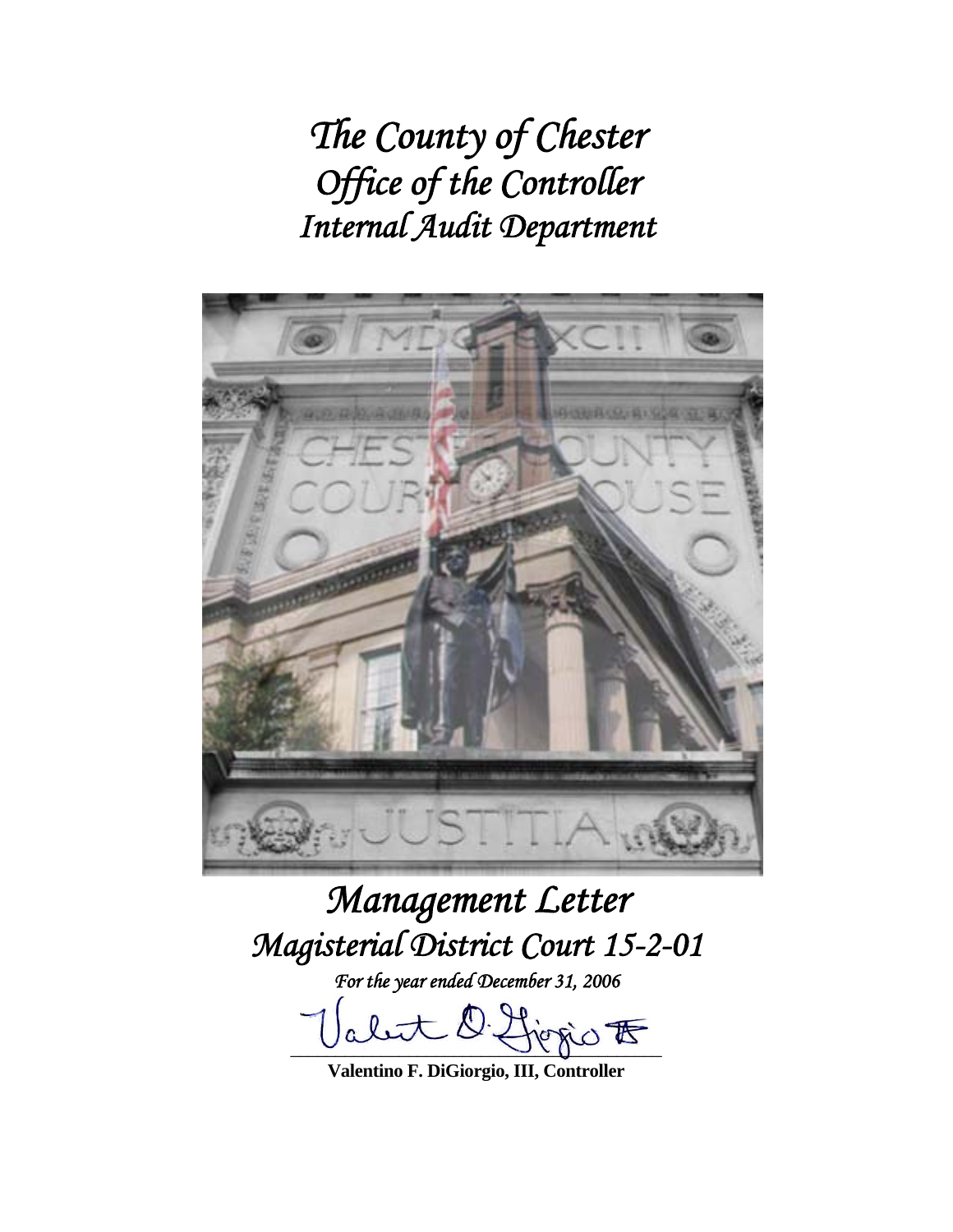# **To: Magisterial District Judge Theodore Michaels**

## *Introduction*

On August 30, 2007, Internal Audit completed an audit of Magisterial District Court 15-2-01 (*District Court*). Robert Pinkos, CIA, was the auditor-in-charge and was assisted by one additional auditor. Internal Audit is required by County Code to review district courts annually to ensure compliance with policies and procedures mandated by the Administrative Office of Pennsylvania Courts and/or District Justice Administration and to assess their overall internal control structure. The scope of our audit included a review of the following:

- Cash and Petty Cash
- Undisbursed Funds
- Cash Receipts
- Manual Receipts
- Cash Disbursements
- Voided Transactions
- Overall Compliance.

# *Executive Summary*

The management and staff of the *District Court* are, in all material respects, in compliance with policies and procedures set forth by the Administrative Office of Pennsylvania Courts and directives imposed by District Justice Administration. Minor findings involving internal controls and compliance are included within this Management Letter. Based on Internal Audit's testing and observations, it is our opinion that these deficiencies are not the result of negligence or deliberate misconduct, but are instead the consequence of one or more of the following:

- Oversights
- Human error
- Bank error

We would like to thank the management and staff of the *District Court* for their cooperation and assistance during the course of this audit. We have provided herein a copy of our "Audit Findings" and "Recommendations" for your review and comment.

Please feel free to contact our office at (610) 344-5906 should you have any questions or concerns.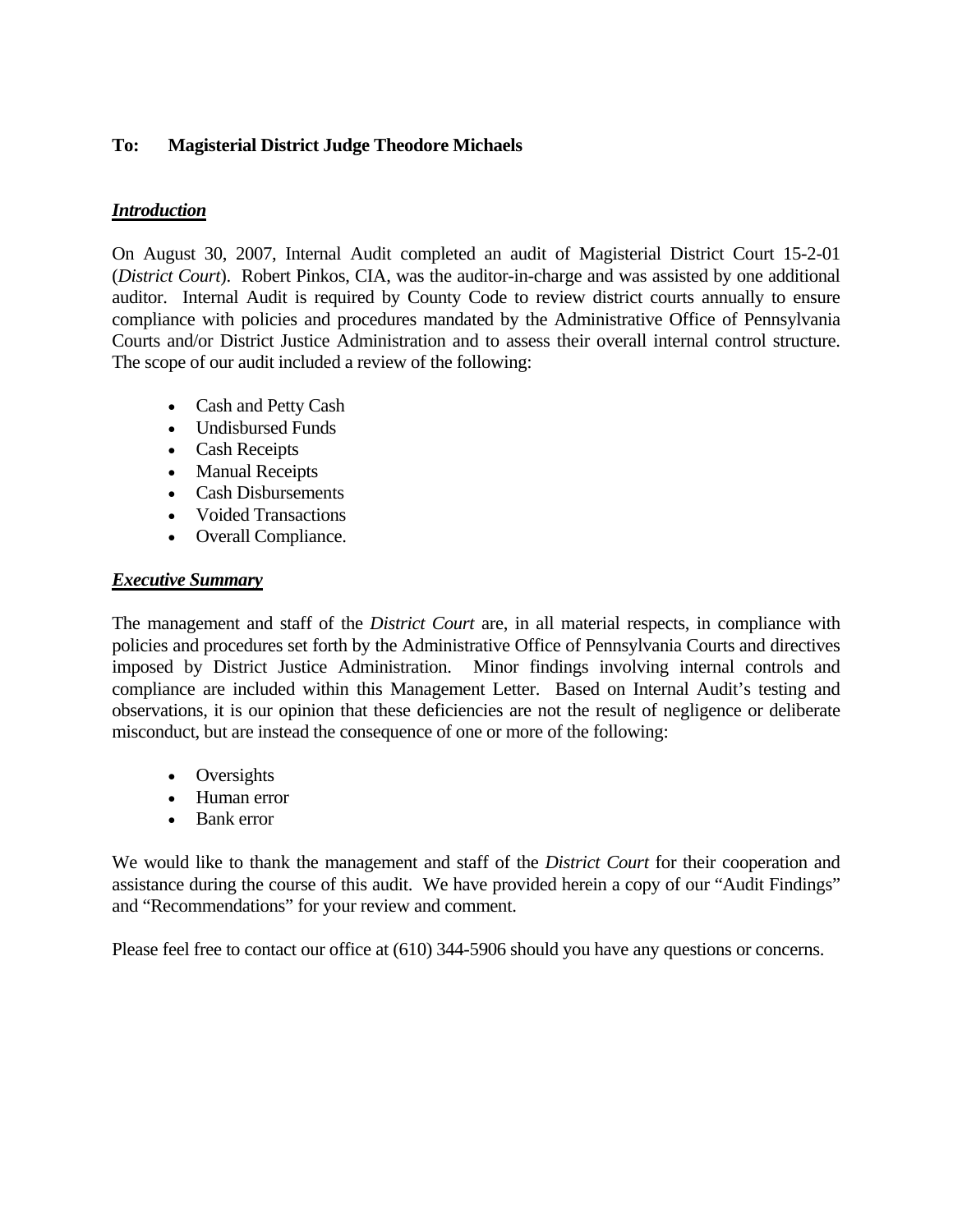# **MAGISTERIAL DISTRICT COURT 15-2-01**

# **FINDINGS AND RECOMMENDATIONS**

## **FOR THE YEAR ENDED DECEMBER 31, 2006**

## **I. INTERNAL CONTROL FINDINGS AND RECOMMENDATIONS**

## RECONCILIATION

#### Finding 1: Cash/Escrow Payable

Internal Audit noted the following:

- ¾ In December 2005, the *District Court's* bank account earned a total of \$73.17 in interest for the period. However, the bank only transferred \$69.09 to the State for this period and the remaining \$4.08 still remains in the bank account. The *District Court* made a credit adjustment for the \$4.08 to reconcile the account instead of contacting the bank to have them transfer the remaining interest to the State.
- ¾ A check in the amount of \$110.95 was receipted by the *District Court* in error for only \$110.50. The correct amount of \$110.95 was deposited into the bank account leaving the *District Court's* Daily Cash Balancing Report short by \$0.45.

#### Recommendation

Internal Audit recommends that *District Court* management contact the bank to have them transfer the remaining \$4.08 of interest earned from December 2005 to the State. Once the bank transfers the interest, the District Court can then make the offsetting debit adjustment to reconcile. For the second finding, Internal Audit recommends the District Court void the original receipt that was entered and create a new receipt to reflect the correct amount received. The District Court can then create an offsetting debit adjustment for the \$0.45 credit adjustment, which was made to reconcile.

#### *Auditee Response*

*The bank interest will be adjusted and the \$0.45 credit adjustment was made.*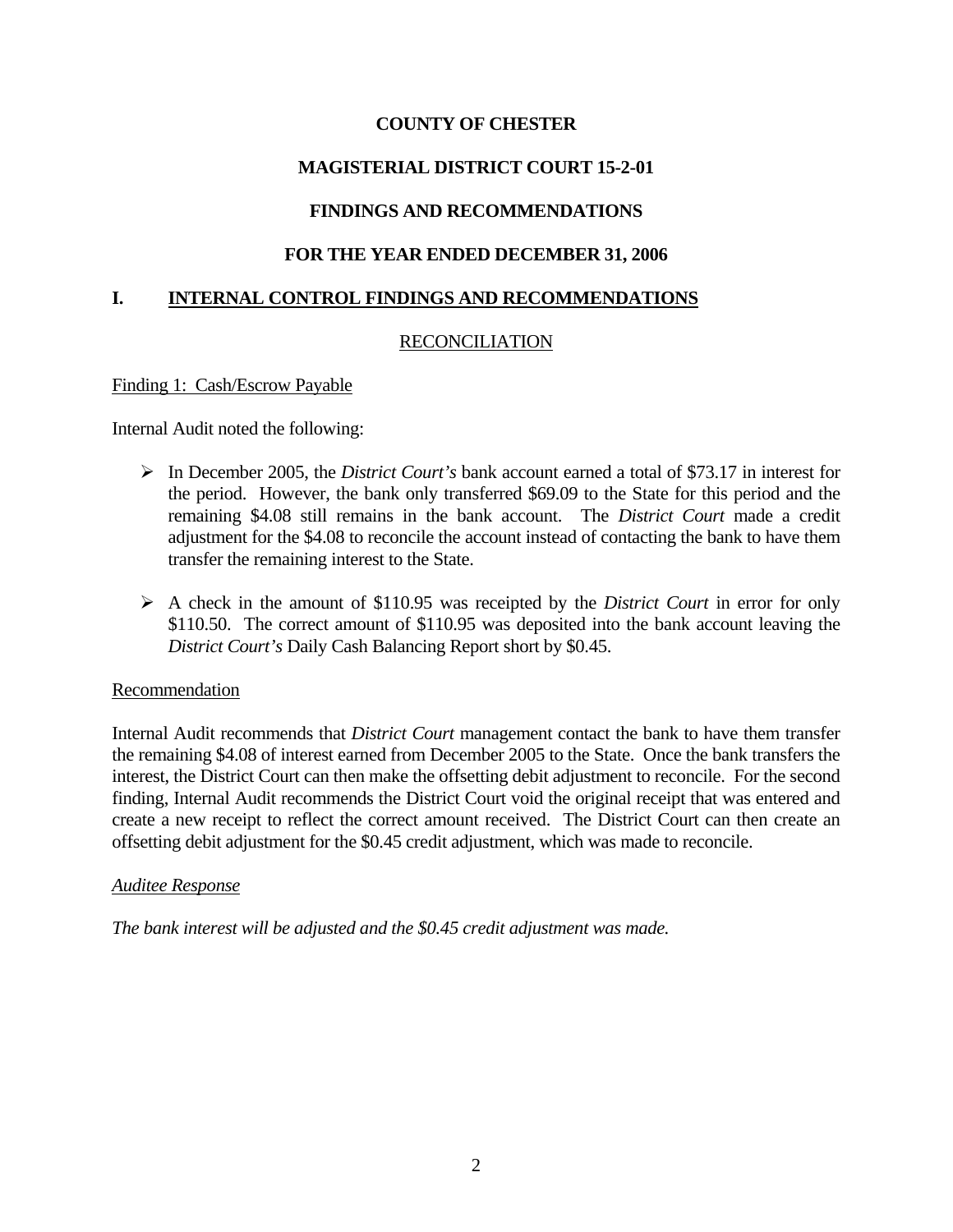# **MAGISTERIAL DISTRICT COURT 15-2-01**

# **FINDINGS AND RECOMMENDATIONS**

## **FOR THE YEAR ENDED DECEMBER 31, 2006**

## **II. COMPLIANCE WITH POLICIES AND PROCEDURES**

In order to test compliance with all applicable policies and procedures, Internal Audit selected a statistical sample of 30 case files out of a total population of 8,574 case files created in 2006. In addition, we performed other related tests of cash receipts, cash disbursements, manual receipts, undisbursed funds, and voided transactions. Sample size for the tested areas was determined through a risk assessment analysis based on the results of the *District Court's* prior year audit and current year case load. We believe the results of our tests are representative of the entire population on the basis of accepted audit sampling principles.

#### Finding 1: Cash Disbursements

Internal Audit noted that a copy of a disbursement check was not attached to the appropriate case file.

#### Recommendation

Internal Audit recommends that *District Court* staff take greater care to ensure that a copy of every cash disbursement check is included in the appropriate case file for proper documentation purposes.

#### *Auditee Response*

*District Court management concurs with the audit finding and recommendation and has made the appropriate correction.* 

#### Finding 2: Voided Transactions

Internal Audit noted in 6 instances, a copy of a voided disbursement check was not attached to the appropriate case file.

#### Recommendation

Internal Audit recommends that *District Court* staff take greater care to ensure that a copy of every voided disbursement check is included in the appropriate case file for proper documentation purposes.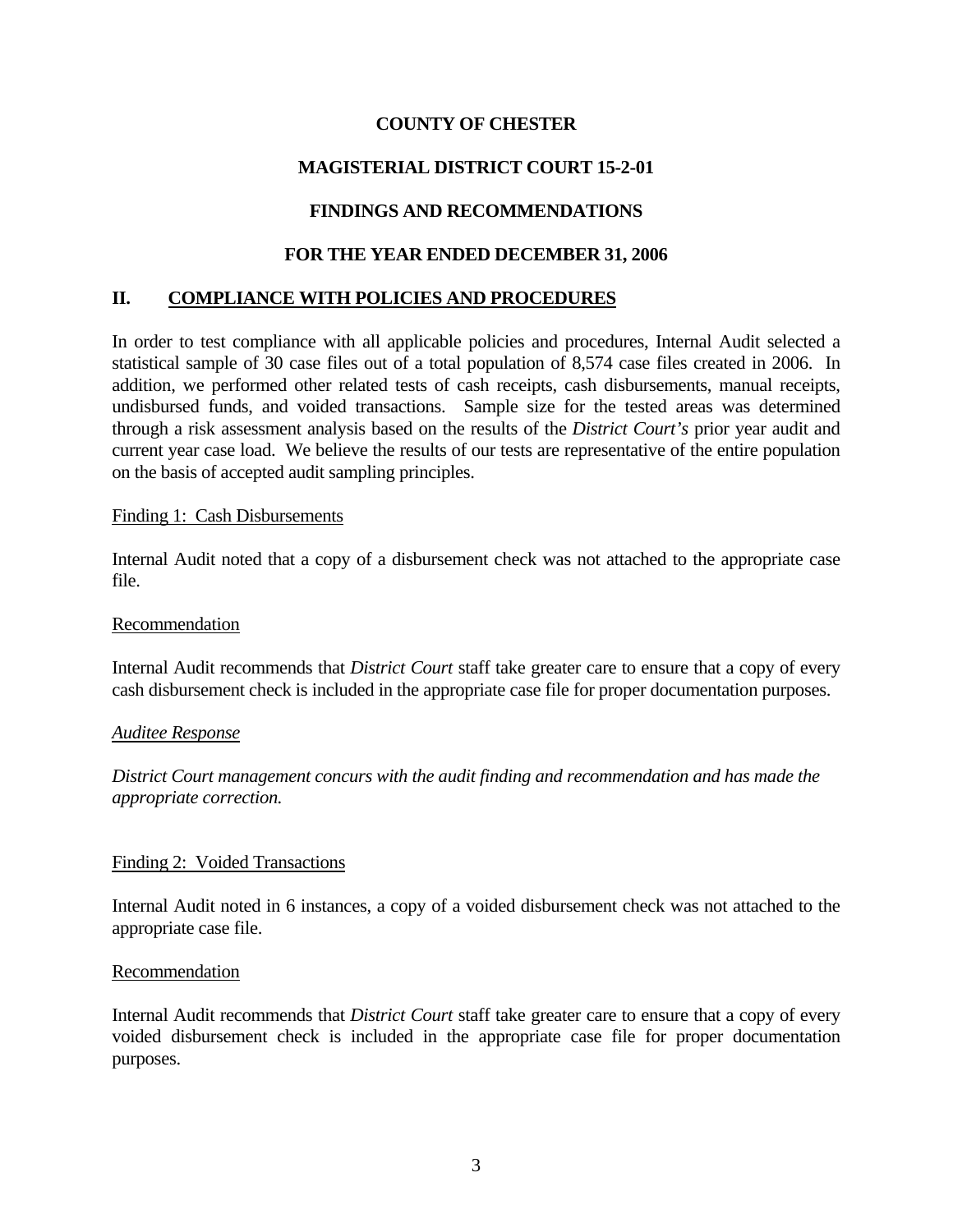# **MAGISTERIAL DISTRICT COURT 15-2-01**

# **FINDINGS AND RECOMMENDATIONS**

# **FOR THE YEAR ENDED DECEMBER 31, 2006**

# **II. COMPLIANCE WITH POLICIES AND PROCEDURES**

Finding 2: Voided Transactions *(continued)*

#### *Auditee Response*

*District Court management concurs with the audit finding and recommendation and has made the appropriate corrections.* 

## Finding 3: Overall Compliance

Internal Audit noted that a citation was not initialed by the clerk upon receipt into the *District Court.* 

#### **Recommendation**

Internal Audit recommends that *District Court* staff exercise greater care to ensure that all citations are initialed upon receipt into the *District Court*.

#### Auditee Response

*District Court management concurs with the audit finding and recommendation and has made the appropriate correction. Greater care will be exercised.*